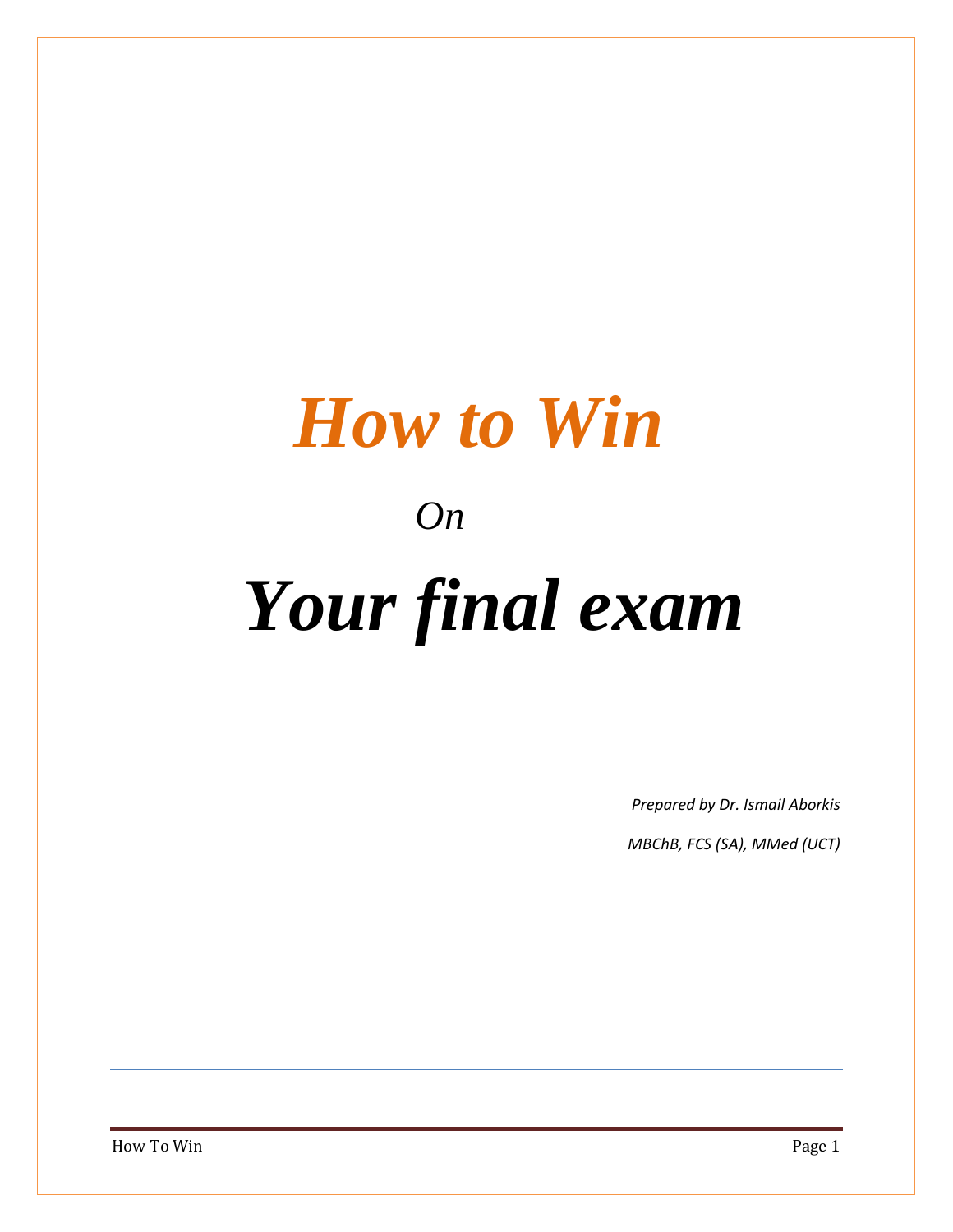# *Introduction*

In the following pages, you are given a lot of facts and information that should be a satisfactory review for you. I highly recommend that you read through each section, not memorizing the information, but thinking about how you would articulate this out loud to your examiner. Then, say it out loud to yourself.

The brain and mouth become disconnected when sitting down in front of two examiners attempting to test all of your surgical knowledge and training over the last five years in just 30 minutes. Be prepared. Be relaxed. It should all just flow out of your mouth when the time comes.

I hope I can help that happen.

*The exam is a lot more than just sitting down and demonstrating to the person across from you that you have all the knowledge you are supposed to have. In fact, you can be fantastically brilliant student and have enough knowledge and still fail this fixation with one modest misapprehension.* 

*Essentially, they are not testing your knowledge or your ability to care for patients. In fact, they are testing your ability to think logically out loud and to be safe. For many this style of testing is not natural and will require a bit of practice. I have listed below a set of prizes. You may find these prizes useful to keep in mind as you study for your exam. Try to employ all these techniques as you practice out loud.*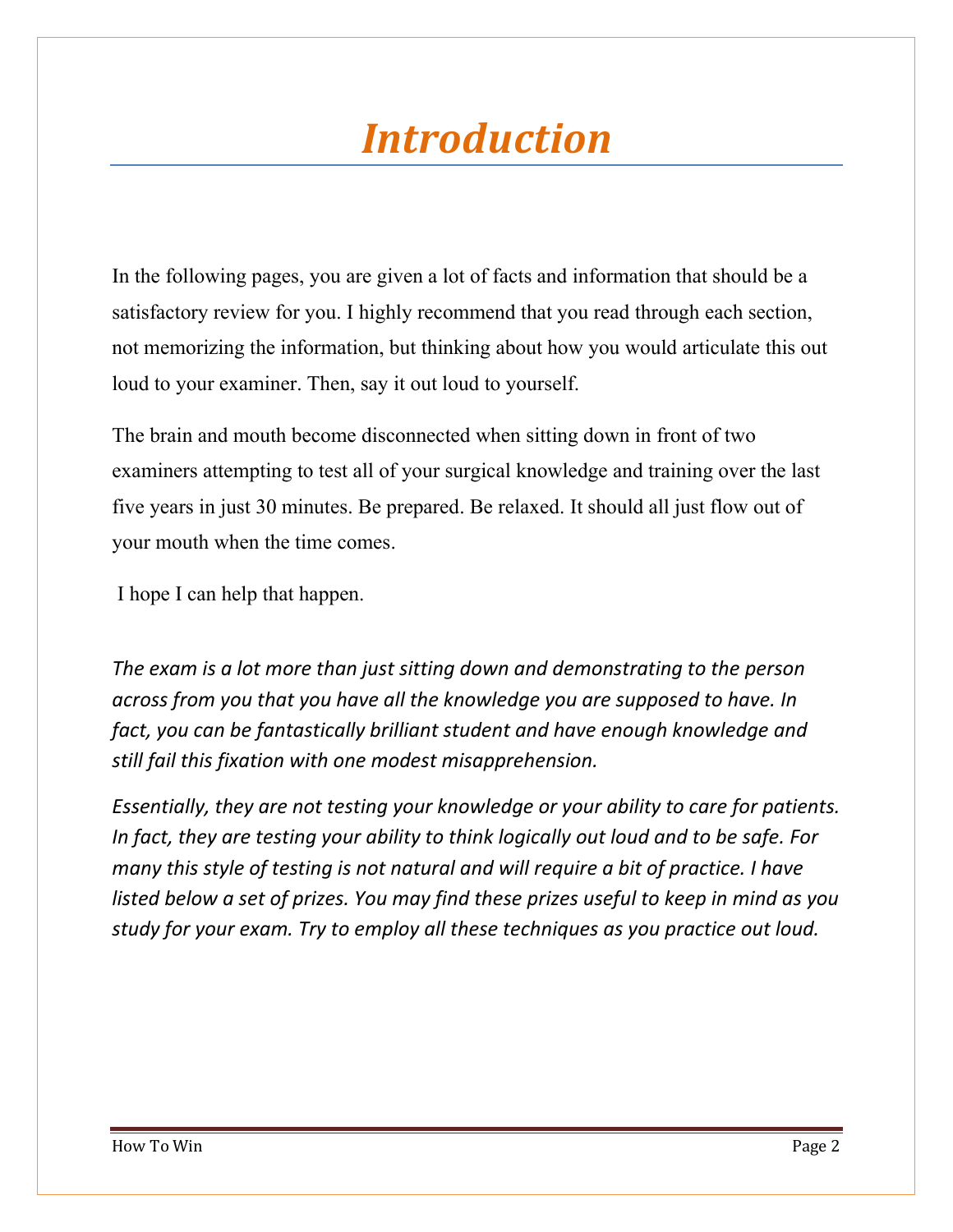# **Keep good eye contact, sit up straight, lean in forward, and keep your head straight.**

 This is common sense; however, when you get nervous, you will find your eyes drifting, your posture slouching, and your hands doing things that are distracting the examiners. Work on this. Be very cautious when you go in that room and make yourself keep excellent posture, hands in your lap, feet on the ground, and maintain eye contact with the examiner. Whether they know it or not, they will feel much better about you overall as a candidate if you do this. Not keeping eye contact will signal them that you are not confident. Wiggling or sitting in awkward positions will make the examiner focus on that instead of what you are saying. Try to speak clear and loud, if they don't hear you, it counts against you.

# **Be prompt, clear, logical, and demonstrate your problem solving ability.**

 You have to talk to the examiner just as you would talk to another doctor in your hospital. Use the proper language you have learned and imagine the presented problem. You should explain what you are doing, and, most importantly, put in plain words why you are doing it. Do not talk too fast, especially if you have an accent. What they don't hear counts against you. Be clear, to the point, slow, and deliberate.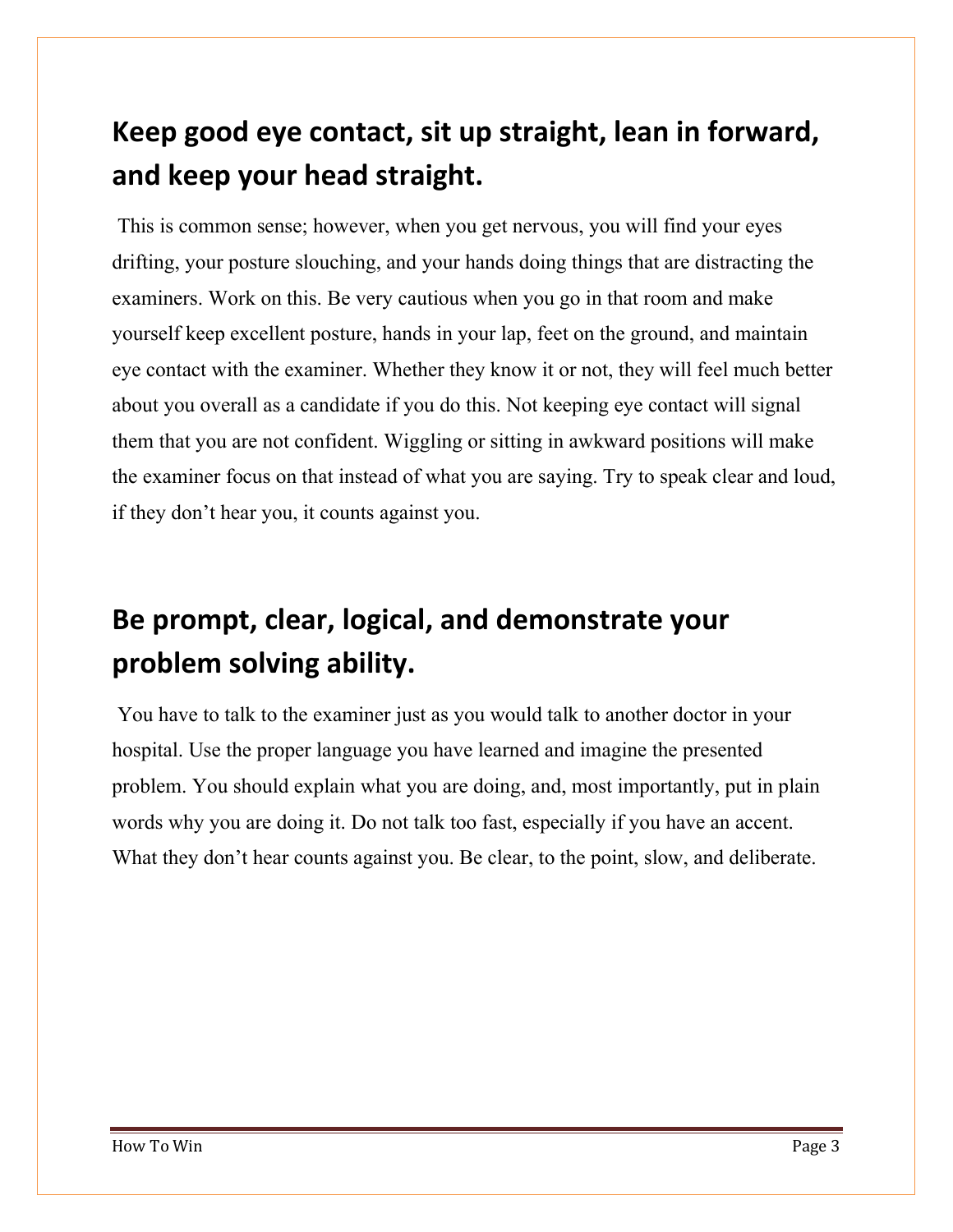# **Do NOT ask a question (not a single one!), you don't have to.**

There is no reason to ask a question on your exam. In fact, most examiners will find this quite irritating and distracting. They are asking the questions, and you are telling them what you know. For example, if you find yourself wanting to know the WBC in a patient you think has acute appendicitis, just present the case yourself and move on by saying, "I expect the WBC to be elevated in this patient who probably has appendicitis." Not only does this let you assign the data you want, but it moves the scenario on without wasting time and lets the examiner know that you are thinking about what labs you want and why. You need to practice this style. It works, and in the end it will compose smoother tone.

#### **Think out loud and say what you want to say.**

Do not let there be a moment of silence. If they have asked you a Question that you don't know you may need time to re-adjust yourself and move in another direction. However, you need to be thinking out loud and say, for example, "well that's different, Ineed to start back at the beginning and ask a different set of questions…" If the examiner hears your thought process then they can follow you through the scenario and it is less likely that the two of you will get on different pages.

#### **Do not distract the examiner from what you are saying.**

People can do funny things with their mouth, eyes, eyebrows, forehead, hands, feet, legs, etc. You should practice the scenarios with other people who should be instructed just to find out what it is you are doing that could be annoying. Practice in front of a mirror or on video tape so you can see what you are doing.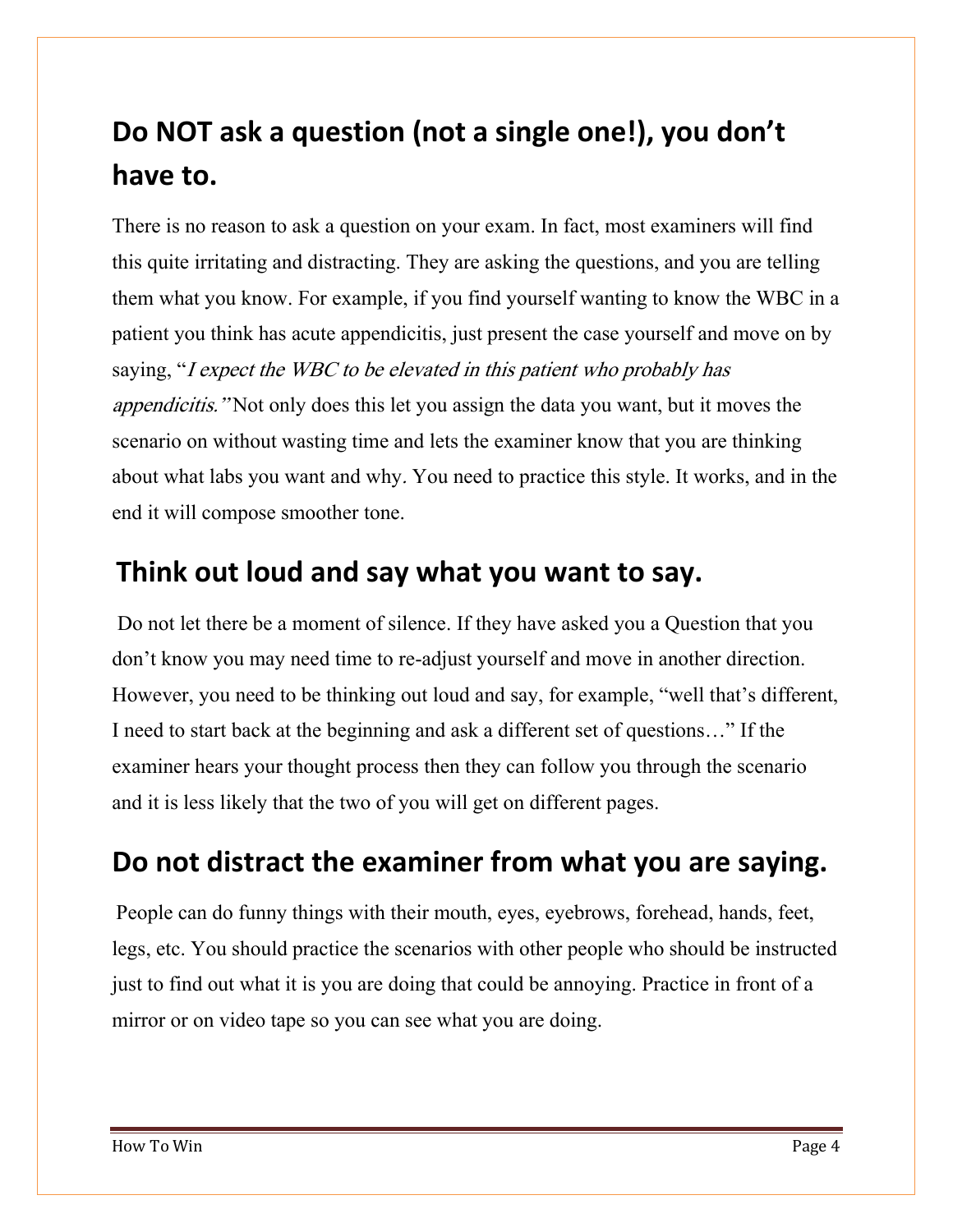# **React to the examiner's information. State out loud what that information meant to you.**

 When the examiner speaks, carefully listen to them. They are instructed not to persuade you in any shape or form if the answer you have given is correct or not. So, do not cave in when they ask you if you are certain about your answer. They are not helping you, nor or they disrupting you. However, they do not waste breathe when they are giving you information about the scenario. So listen to them when they are telling about the patient. Then, you should tell them what that means. This way, they understand that you heard them, interpreted the information correctly and are now acting on it.

For example, if they tell you that the patient has a blood pressure of 90/40, temperature of 38.6C, and HR of 120, then you need to tell them, "This sounds like a patient in septic shock." It is that easy, and this will win you big points. Also, when they tell you there is a 20 year old male with right lower quadrant pain and no other medical history...there is NO other medical history. They want you to get to the management of appendicitis, not test your ability to perform a history. I recommend you restate this fact in a colorful way, for example, "since he has no medical history, I assume he still has an appendix, and this is the most likely diagnosis for a person his age with these symptoms.

#### **Go to the problem quickly, but do not skip steps.**

Never say, "I will do a history and physical examination, just start, and tell them what you did and what did you find. It is understood that you should do this. Also, never ask them a question. They ask the questions. You are in a race against time.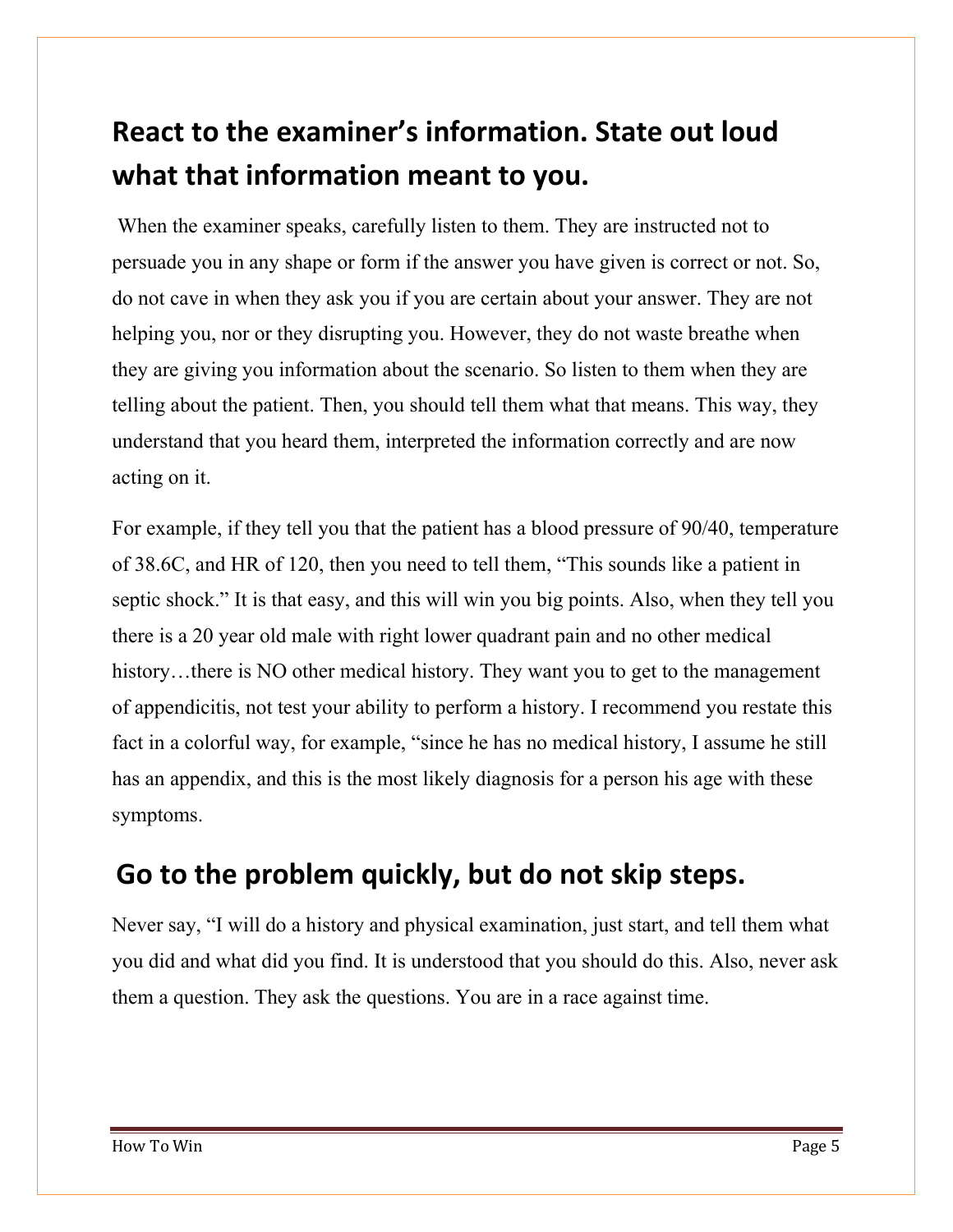There are two philosophies when it comes to the exam. One is to take it slow so they can't burden you (trust me they can), and the other is to move through as fast as you can so you finish the case with time to spare.

Make an opening statement, identify the problem, move toward the end and keep going. Try not to let them stop you. Talk, talk, and talk for seven minutes. The examiner should say very little.

Use the entire 30 minutes. No time to spare, just enough. While you are moving through, don't skip the essentials (like a focused history and physical examination).

### **Convey information effectively.**

 There are many ways to say the same thing. You want to prepare for this exam by knowing all the possible scenarios they can ask you and be prepared to give them the answer that you have practiced. Practicing how you will answer them will make you very effective and efficient at the answering process. It will make you look like a smooth operator under enormous stress. That is what they want to see.

# **There is only, me, myself, and I, there is no "we" or "you."**

You are the only one taking care of the patient in the exam. Remember this, please, and do not say we should check this or that. There are only you. Be in the first person, all the time. "I will get an x-ray….I will request CBC…I will take him to the operating room." This is very important to practice as you are going through scenarios because you will have a tendency to say, "We should get this test or that test." It may be annoying to the examiner and they have been known to point it out by saying, "I am not going to do that, you are the doctor, what YOU are going to do?"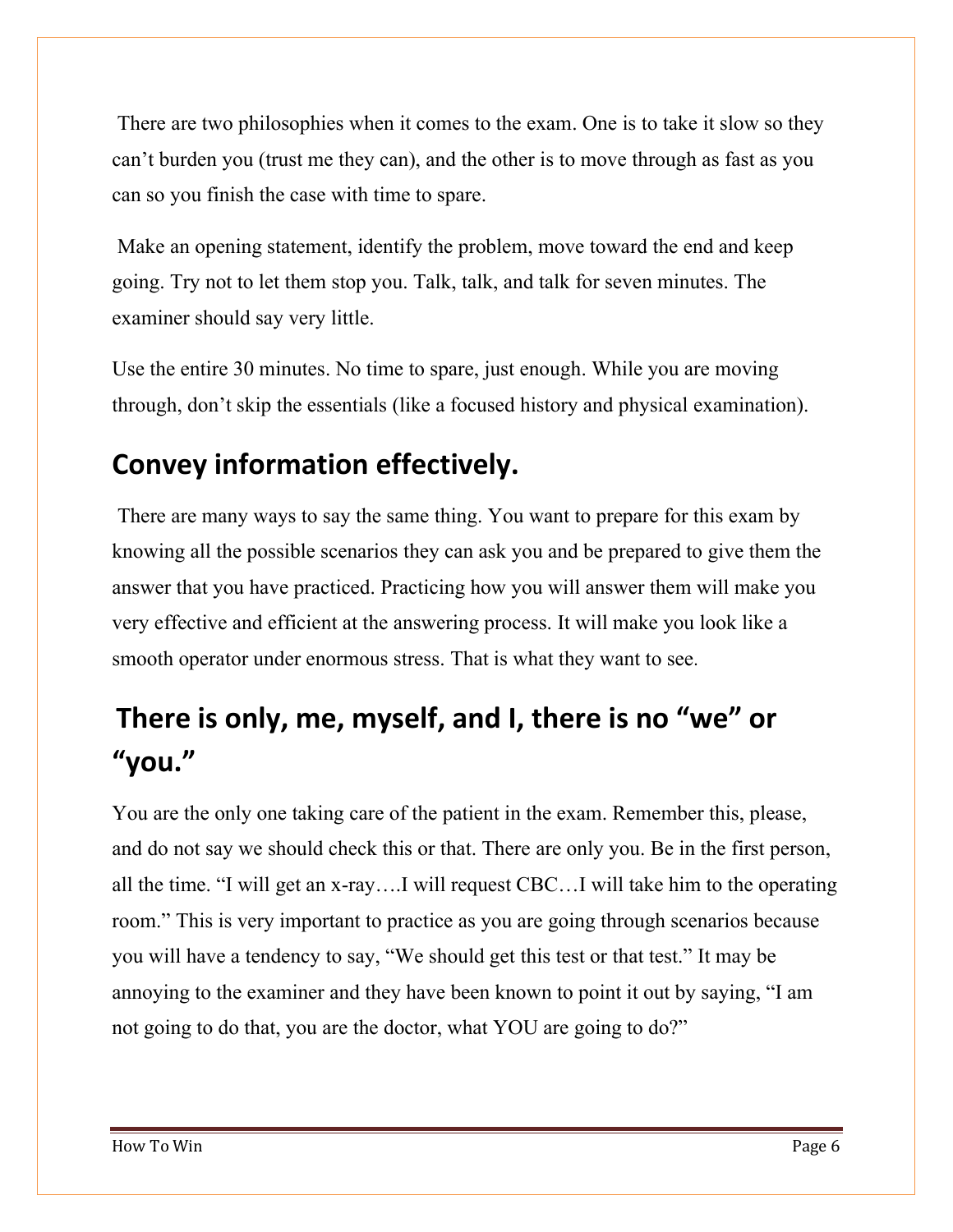#### **Be candid, not a candidate.**

When you sit in that chair, you will be nervous no matter how well prepared you are. So be honest and think about things the way you would really do it. If you handle the situation like you would in real life, then you are less likely to say something stupid. Be candid with them. Let them see your sincerity.

# **Don't guess, instead, make a disclaimer, and then give it your best shot.**

"I have never seen patient with acute diverticulitis, but my understanding is that this patient presented with sudden onset lower abdominal pain mainly at LIF, associated nausea and vomiting, also pyrexial and tachycardiac. I well get WBC and abdominal

CT, to rule in and out the diagnosis. If you don't know, please don't guess. Tell them. If they know you have never seen a diverticulitis before, and they make you describe it, then you have warned them it could get bad. The bottom line is that you give them a different expectation when you tell them upfront you

#### **Make a headline statement and stay on the same page as the examiner.**

 When they present the scenario, and you know what it is, tell them? "Sounds like this patient has perforated peptic ulcer." You may still go on to give them a few more on the differential diagnosis, but this way you told them what you are about to talk about, and everyone knows what is going on in the scenario.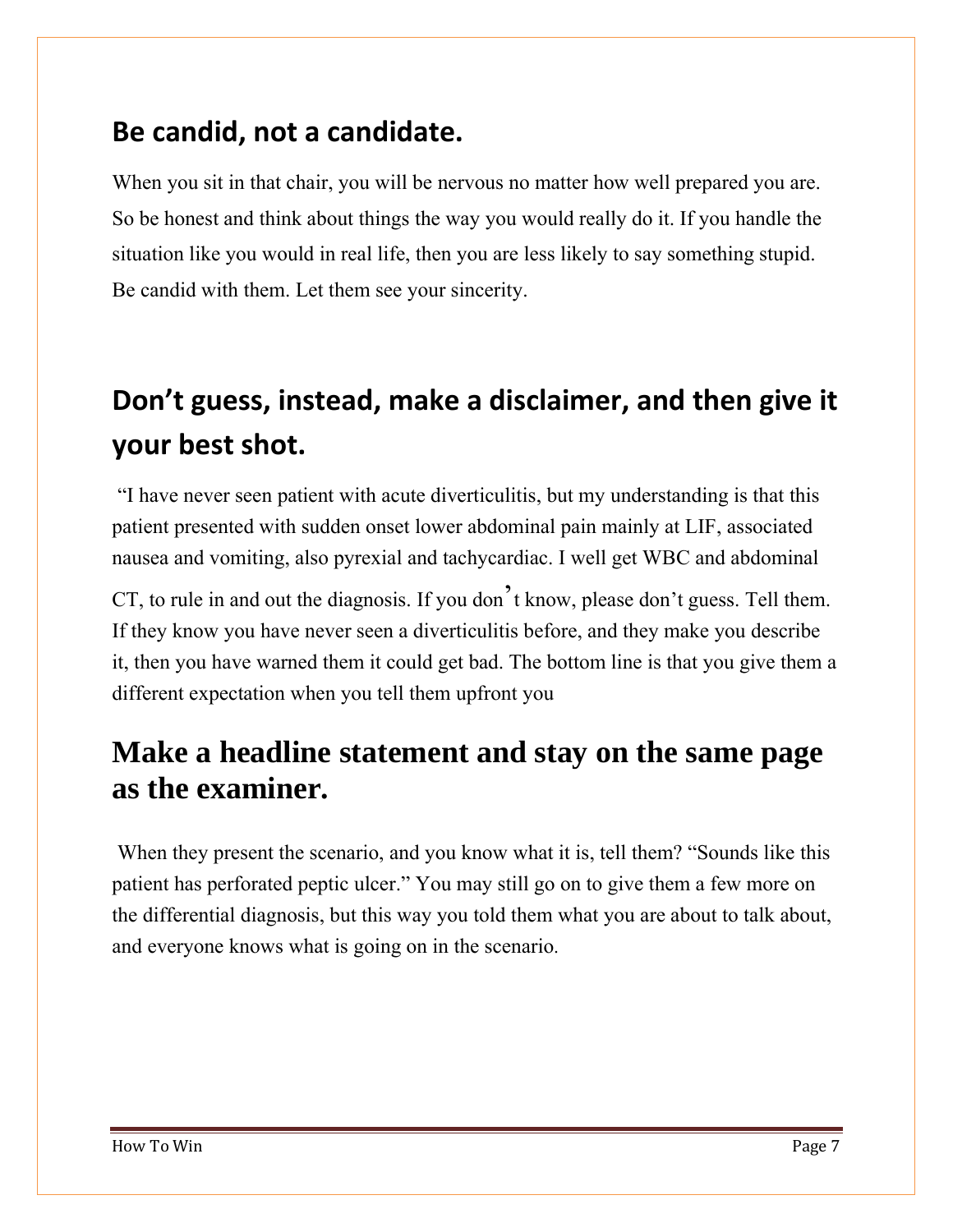#### **Do not make an action list.**

Giving the examiner a list of thing you are going to do makes it impossible for you or him to keep track of what you are doing. Furthermore, you don't get the chance to explain why you are doing it. So, do not tell them, "I will get a CBC, amylase and lipase, LFTs, chest x-ray, ECG, and abdominal U/S." Instead, be slow, deliberate, and methodical, explaining what you are doing. "This could be an acute cholecystitis so I want to get a CBC to look for leukocytosis , amylase and lipase to rule in or out pancreatitis, LFTs to rule in or out liver and gallbladder aetiologyof the pain, ECG, and cardiac enzymes to rule in or out a myocardial infarction, and chest and abdominal films to look at the bowel gas pattern that may show an air bubble above the diaphragm and rule in or out a bowel obstruction." See how well you can give this list with your differential diagnosis. This lets the examiner know that you are a doctor who is thinking through the problem and ordering the appropriate test.

#### **Move toward a conclusion.**

Always have the end point in your mind. Most of the time, they will give you a straight forward problem, and you will know the diagnosis right away. What you have to do is decide on how you want that to play it out.

For example, you decide if the patient has metastatic disease when you assigndata to the CT scan you ordered. If they don't like the path you choose, then they will interrupt you and change the scenario. Otherwise, keep on talking, assigning data, and working toward what you think the end point should be.